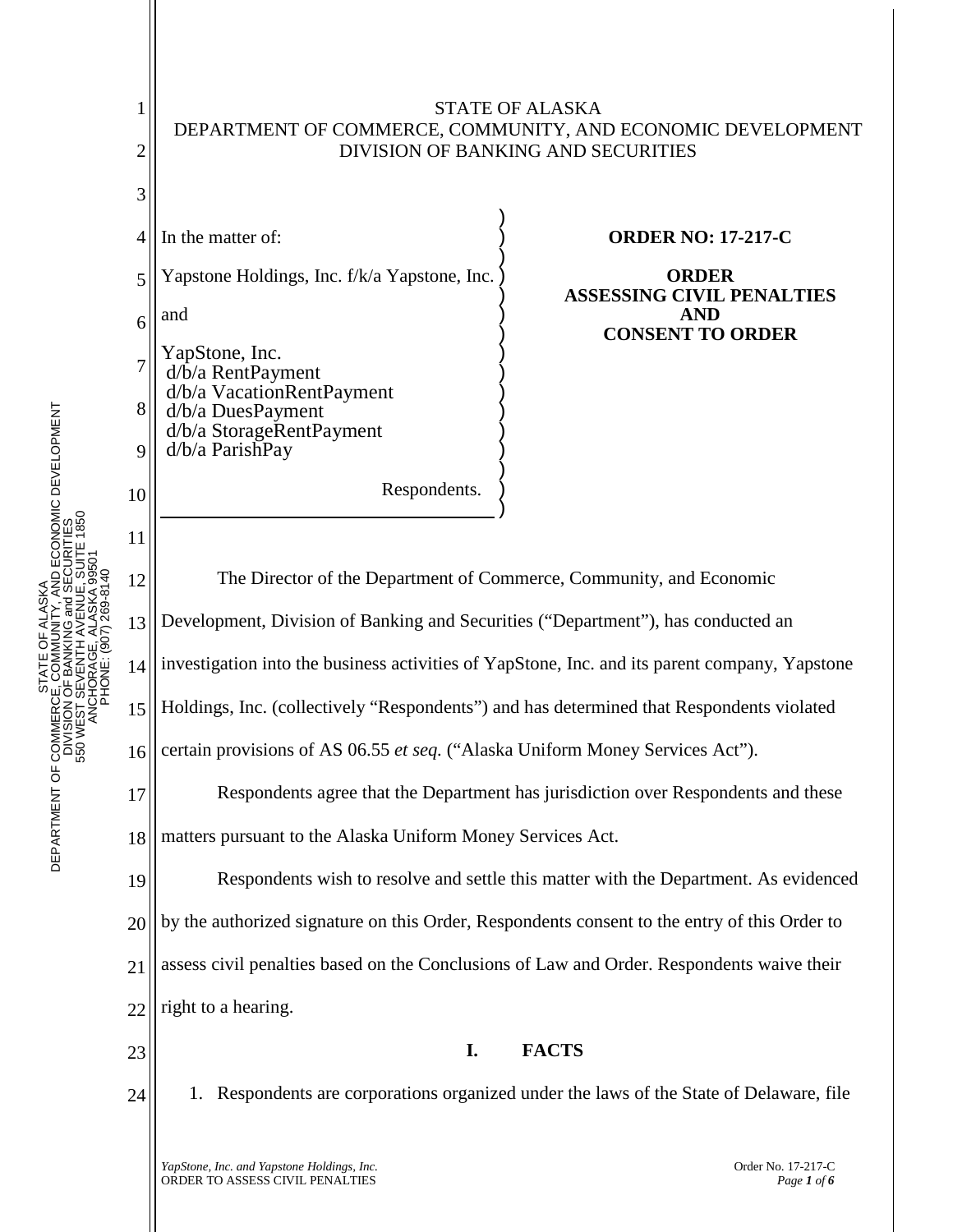11

1 2 3 no. 6016895 and no. 3127211, and jointly maintain a principal place of business at 2121 North California Boulevard, Walnut Creek, California, 94566. Registered Agent Solutions, Inc. is Respondents' registered agent.

4 5 6 7 2. Respondents facilitate electronic money transmissions from consumers to the consumers' creditors through the following websites: www.yapstone.com; www.rentpayment; http://vacationrentpayment.com; http://storagerentpayment.com; http://duespayment.com; http://innpayment.com; and http://parishpay.com.

8 9 3. Respondents have no physical location in Alaska and have never held a money transmitter license in Alaska.

10 4. On April 15, 2016, Yapstone Holdings, Inc., formerly known as Yapstone, Inc., changed its name and ceased doing business in Alaska.

12 13 5. YapStone, Inc., a wholly-owned subsidiary of Yapstone Holdings, Inc. submitted an application for a money transmission license on January 5, 2017.

14 15 16 17 6. In its application, YapStone, Inc., admitted to engaging in money transmission in Alaska without a money transmitter license. Upon request by the Department, Yapstone, Inc. provided individual transaction activity for it and for Yapstone Holdings, Inc. from January 2010 until March 2018.

18 19 20 7. From January 2010 to June 2016, Yapstone Holdings, Inc. conducted a total of 55,883 transactions, which totaled \$39,322,397. Yapstone Holdings, Inc. received fees totaling \$341,304 from those transactions.

21 22 23 8. From May 2016 to March 2018, YapStone, Inc. conducted a total of 71,608 transactions, which totaled \$35,340,827. YapStone, Inc. received fees totaling \$385,973 from those transactions.

24

9. Respondents have no record of complaints made by Alaska consumers.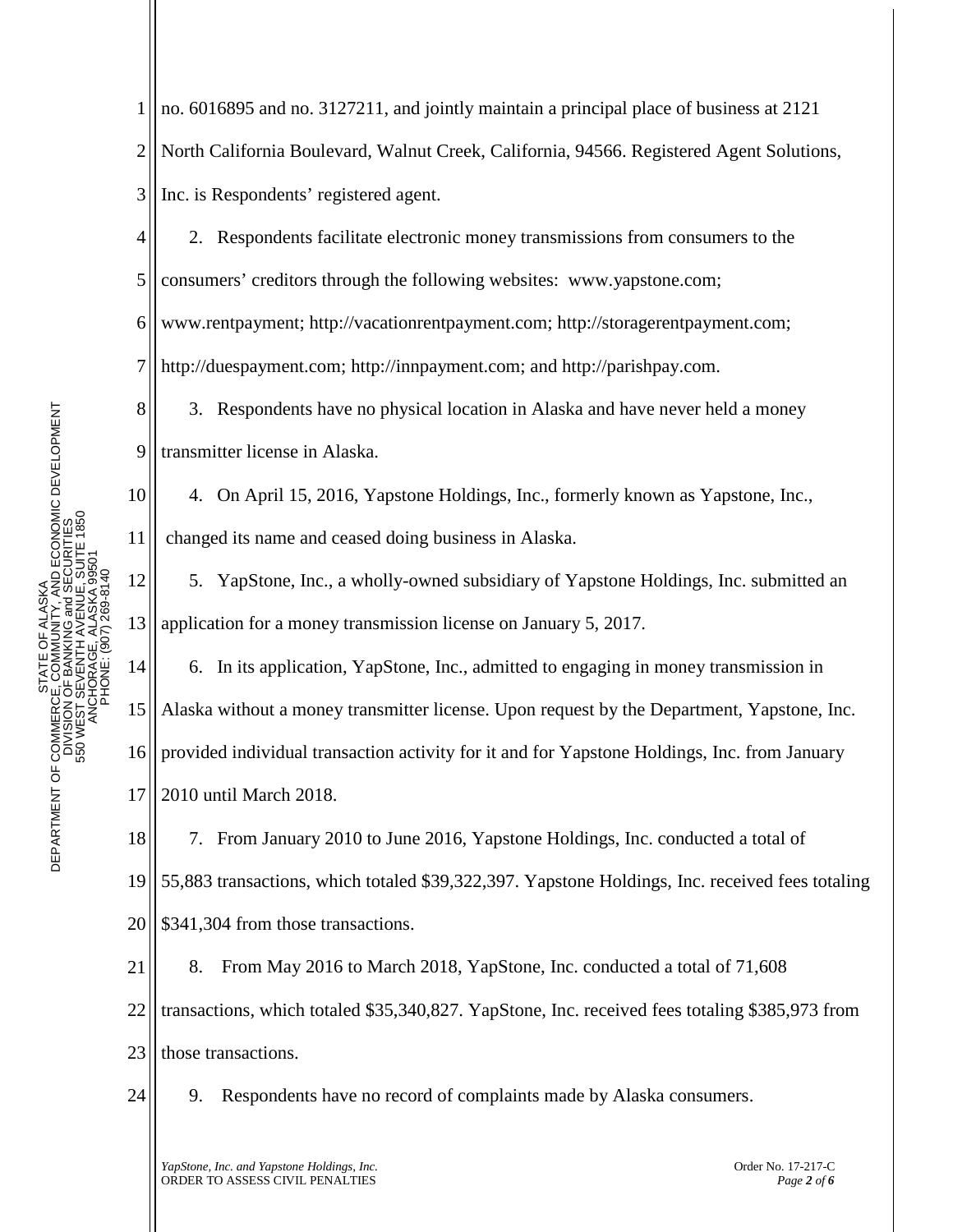3

1 2 10. Respondents have cooperated with the Department in its investigation into this matter.

4 5 1. From 2010 to 2018, Respondents engaged in "money transmission" in Alaska as defined in AS 06.55.990(15) by receiving money or monetary value for money.

**II. CONCLUSIONS OF LAW**

6 7 2. From 2010 to 2018, Respondents violated AS 06.55.101(a) by engaging in money transmission activity in Alaska without a money transmission license.

8 9 10 11 3. Pursuant to AS 06.55.605, Respondents are subject to a civil penalty because they violated AS 06.55.101(a). The Department may assess a civil penalty against a person who commits this violation in an amount not to exceed \$1,000 each day for each day the violation is outstanding.

12 13 14 4. Pursuant to AS 06.55.407(b), this Order is a public document because the Department has determined that the release of information is reasonably necessary for the protection of the public and in the interests of justice.

## **III. ORDER**

Pursuant to AS 06.55.604, it is hereby ORDERED:

17 18 1. Respondents shall pay a civil penalty in the amount of seventy-five thousand dollars (\$75,000.00), plus six hundred dollars (\$600.00) to reimburse the Department for the costs of

19 its investigation, for a total amount of seventy-five thousand, six hundred dollars

- 20 (\$75,600.00).
- 21 //

15

16

- 22 //
- 23 //
- 24 //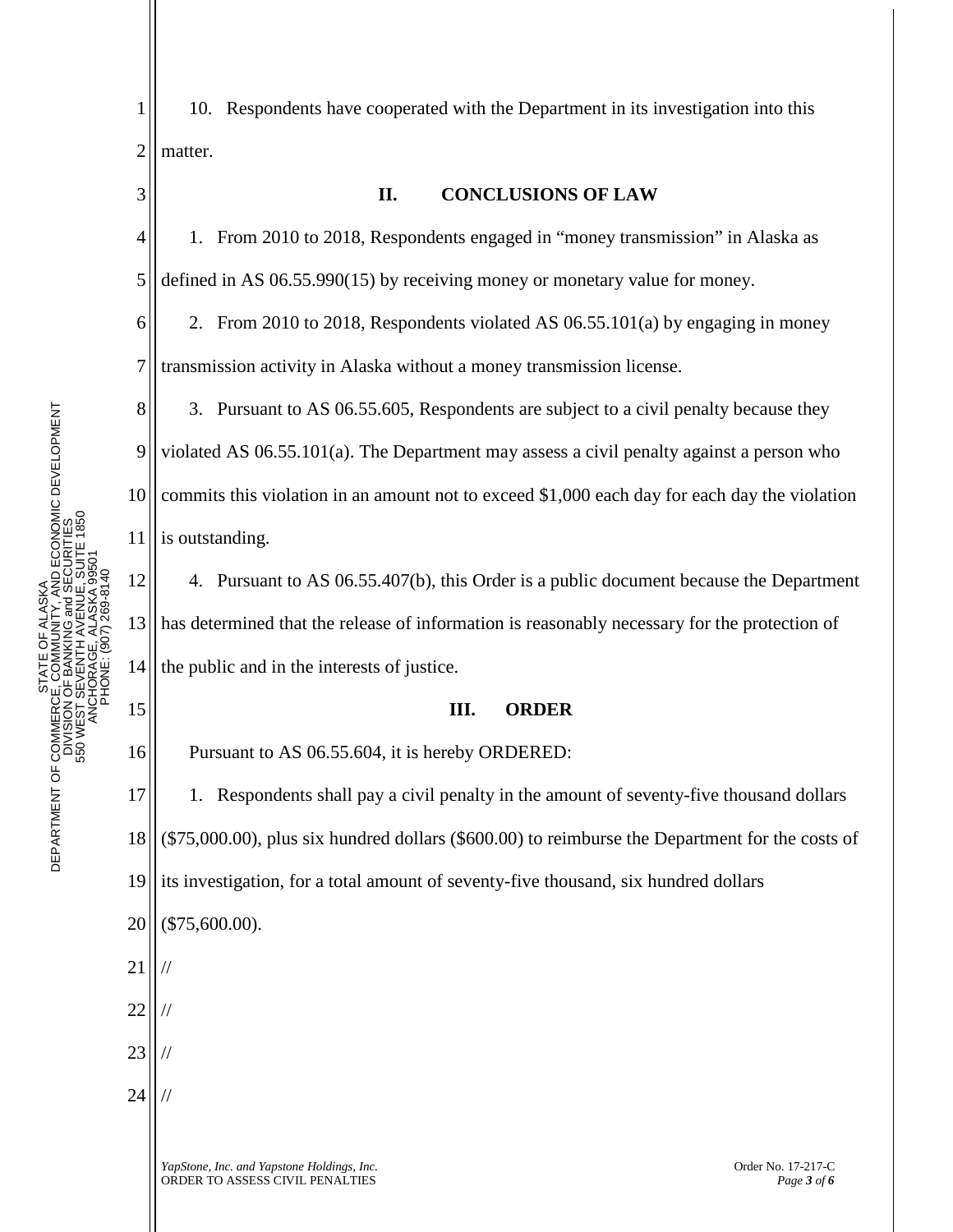



STATE OF ALASKA DEPARTMENT OF COMMERCE, COMMUNITY, AND ECONOMIC DEVELOPMENT DIVISION OF BANKING and SECURITIES 550 WEST SEVENTH AVENUE, SUITE 1850

STATE C<br>COMM<br>OF BANK ≧

DEPARTMENT OF COMMERCE<br>DIVISION<br>S50 WEST SI

OF ALASKA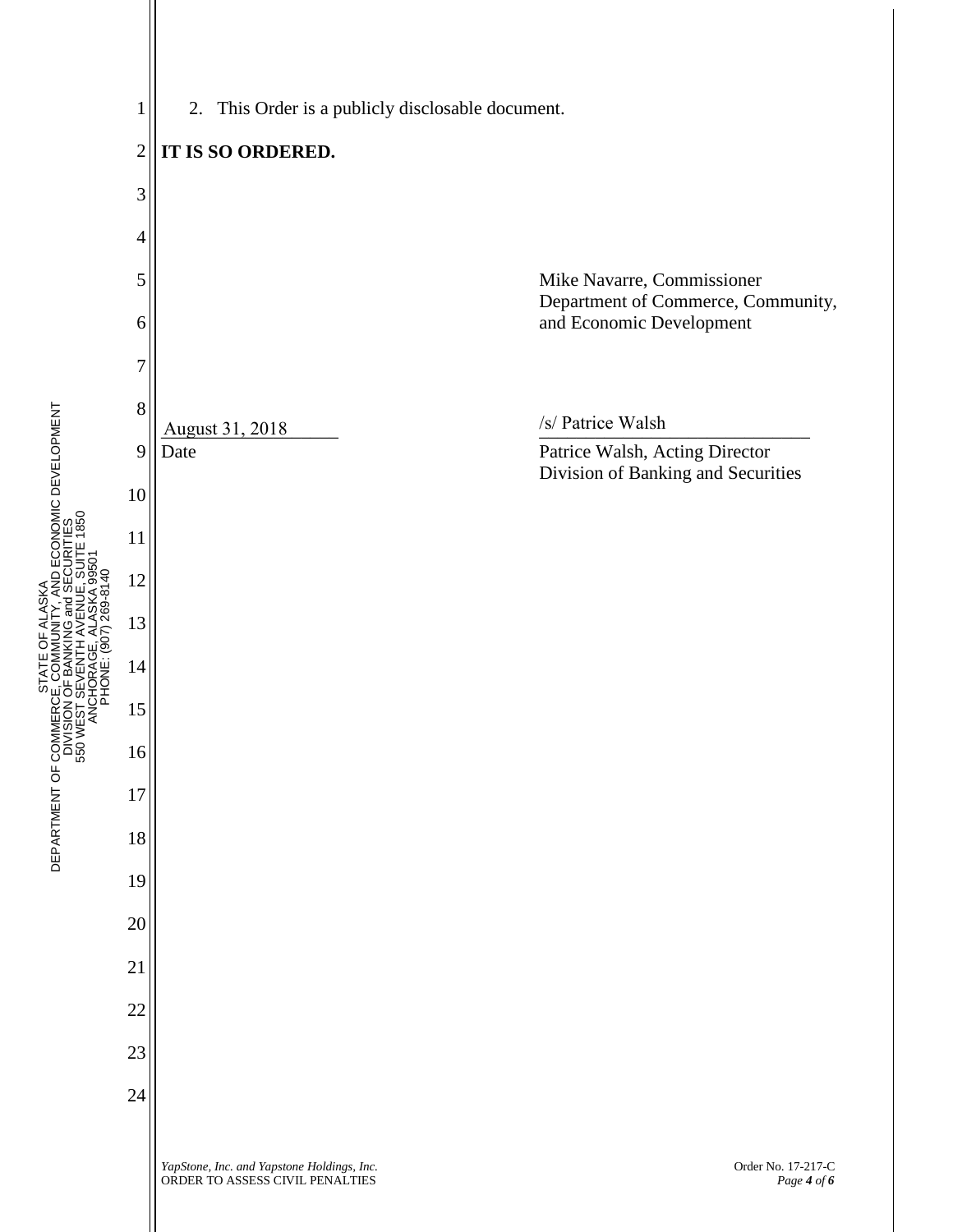2 3 4 5 6 7 STATE OF ALASKA<br>CE, COMMUNITY, AND ECONOMIC DEVELOPMENT<br>V OF BANKING and SECURITIES<br>I SEVENTH AVENUE, SUITE 1850<br>CHORAGE, ALASKA 99501<br>PHONE: (907) 269-8140 8 DEPARTMENT OF COMMERCE, COMMUNITY, AND ECONOMIC DEVELOPMENT 9 10 550 WEST SEVENTH AVENUE, SUITE 1850 DIVISION OF BANKING and SECURITIES 11 ANCHORAGE, ALASKA 99501 PHONE: (907) 269-8140 12 STATE OF ALASKA 13 14 DEPARTMENT OF COMMERCE<br>DIVISION<br>S50 WEST S 15 // 16 // 17 // 18 // 19 // 20 // 21 // 22 //

1

- 23 //
- 24 //

## **Consent to Entry of Order**

David Weiss, President, as authorized representative of YapStone, Inc. and Yapstone Holdings, Inc. ("Respondents"), acknowledges that he has read the foregoing Order and that he knows and fully understands the Order contents; that Respondents have been represented by counsel in this matter; that Respondents acknowledge violation of the Alaska Uniform Money Services Act; that Respondents voluntarily and without any force or duress, consent to the entry of this Order, expressly waiving their right to a hearing in this matter; that Respondents understand that the Department reserves the right to take further actions to enforce this Order or to take appropriate action upon discovery of other violations of the Alaska Uniform Money Services Act, and that Respondents will fully comply with the terms and conditions stated herein.

Respondents further assure the Department that Respondents and its officers, employees and agents will only effect money transmissions in Alaska in full compliance with the terms of this Order and the Alaska Uniform Money Services Act.